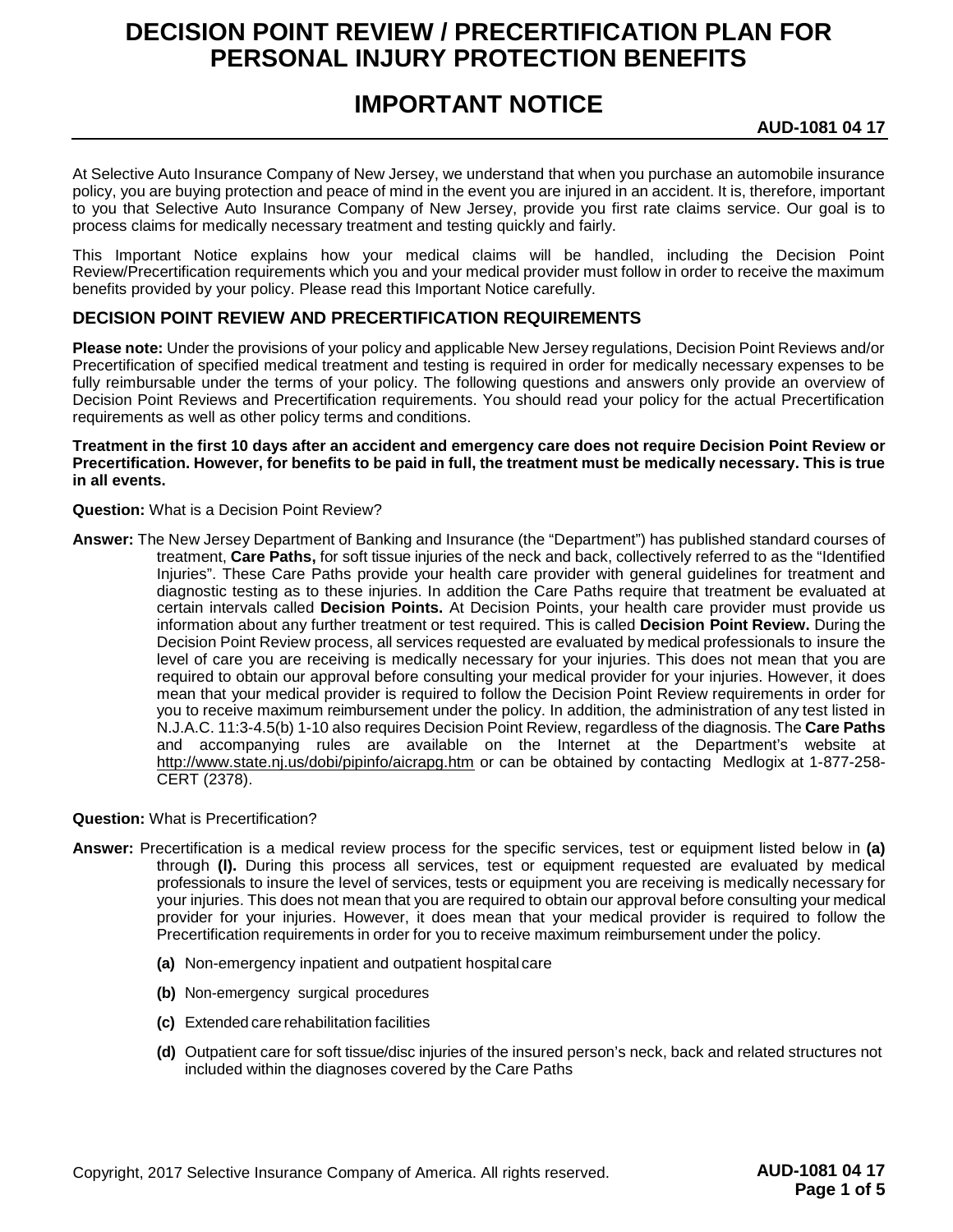- **(e)** Physical, occupational, speech, cognitive or other restorative therapy or other body part manipulation except that provided for Identified Injuries in accordance with Decision Point Review
- **(f)** Outpatient psychological/psychiatric testing and/or services
- **(g)** All pain management services except as provided for identified injuries in accordance with decision point review
- **(h)** Home health care
- **(i)** Non-emergency dental restoration
- **(j)** Temporomandibular disorders; any oral facial syndrome
- **(k)** Infusion therapy
- **(l)** Durable medical equipment (including orthotics and prosthetics) with a cost or monthly rental in excess of \$75.00.
- **Question:** What do I need to do to comply with the Decision Point Review and Precertification requirements in my policy?
- **Answer:** You should give your medical provider a copy of the "Dear Provider Letter" and the approved Selective Auto Insurance Company of New Jersey "Assignment of Benefits Form" included with this brochure.
- **Question:** What are the Vendors hours of operation?
- **Answer:** Medlogix Hours of Operation 7:00 AM to 7:00 PM EST Monday through Friday (excluding legal holidays).

**Question:** How does the Decision Point Review/Precertification Process Work?

**Answer:** In order for Medlogix to complete the review, your health care provider is required to submit all requests on the "Attending Physicians Treatment Plan" form. A copy of this form can be found on the DOBI web site at <http://www.state.nj.us/dobi/pipinfo/aicrapg.htm> Medlogix's web site www.medlogix.com/njauto or by contacting Medlogix at 1-877-258-CERT (2378).

> The health care provider should submit the completed form, along with a copy of your their most recent/appropriate progress notes and the results of any tests relative to the requested services to Medlogix via fax at 1-856-910-2501, ATTN: Precertification Department. The phone number is 1-877-258-CERT (2378).

> The review will be completed within three (3) business days of receipt of the necessary information and notice of the decision will be communicated to both you and your health care provider by telephone, fax and/or confirmed in writing. If your health care provider is not notified within 3 business days, they may continue your test or course of treatment until such time as the final determination is communicated to them. Similarly, if an independent medical examination should be required, they may continue your tests or course of treatment until the results of the examination become available.

#### **Denials of decision point review and precertification requests on the basis of medical necessity shall be the determination of a physician. In the case of treatment prescribed by a dentist, the denial shall be by a dentist.**

**Question:** What is the definition of days?

- **Answer:** The definition of days is as follows: "Days" means calendar days unless specifically designated as business days.
	- **1.** A calendar and business day both end at the time of the close of business hours (7:00 PM EST Monday through Friday (excluding legal holidays)).
	- **2.** In computing any period of time designated as either calendar or business days, the day from which the designated period of time begins to run shall not be included. The last day of a period of time designated as calendar or business day is to be included unless it is a Saturday, Sunday, or legal holiday, in which event the period runs until the end of the next day which is neither a Saturday, Sunday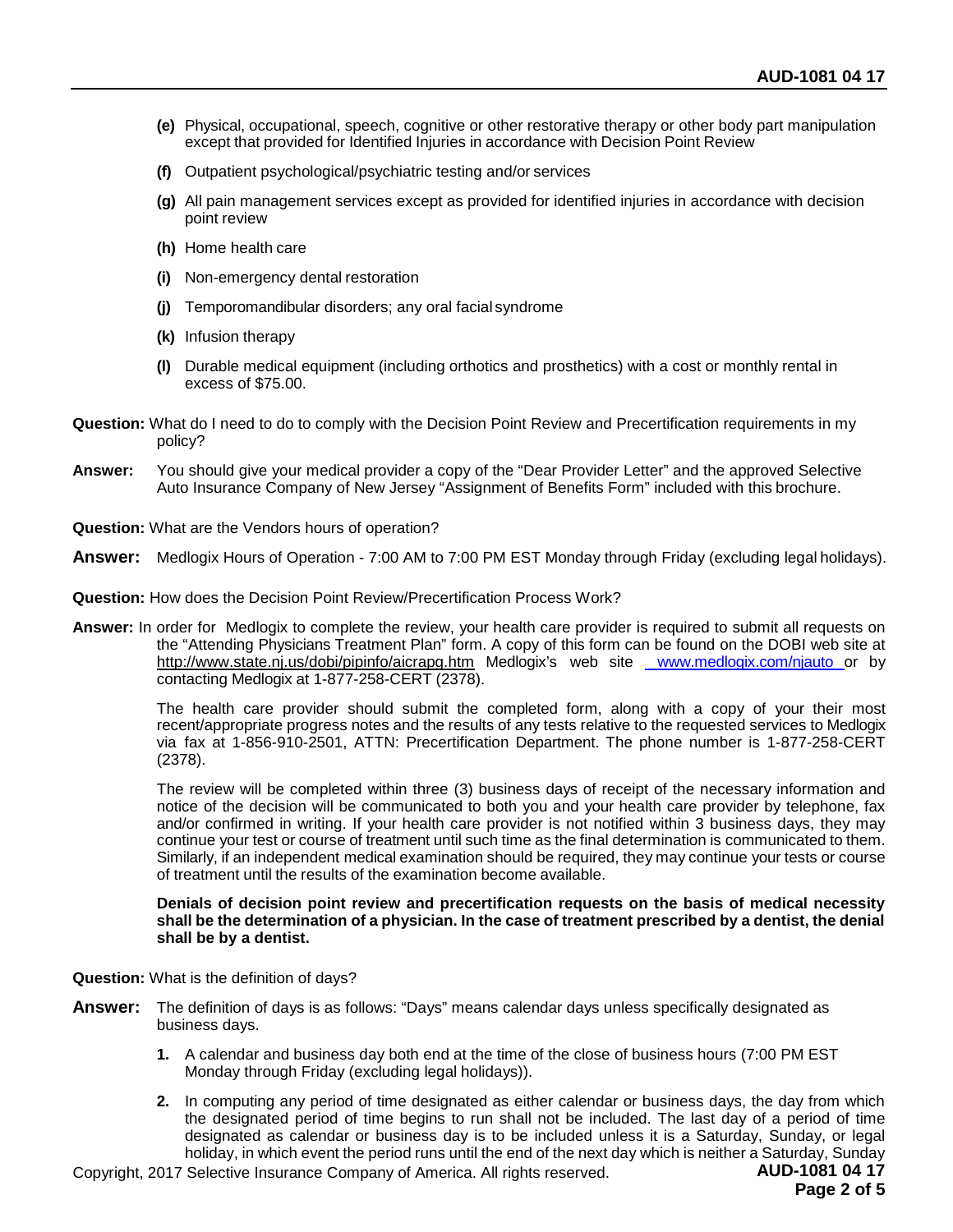or legal holiday.

**3.** Example: Response to a properly submitted provider request is due back no later than 3 business days from the date Medlogix receives the submission. Medlogix receives an Attending Provider Treatment Plan Form by facsimile transmission dated 1:00 PM EST on February 6th. Day one of the 3-business day period is February 7th. Since the third day would be February 9th, Medlogix's decision is due no later than close of business February 11th.

## **INDEPENDENT MEDICAL EXAMS**

**Question:** What are the requirements and consequences if I am requested to attend an Independent Medical Exam?

**Answer:** If the need arises for Medlogix to utilize an independent medical exam during the decision point review/precertification process, the guidelines in accordance to 11:3-4.7(e) 1-7 will be followed. This includes but is not limited to: prior notification to the injured person or his or her designee, scheduling the exam within seven calendar days of the receipt of the attending physicians treatment plan form (unless the injured person agrees to extend the time period), having the exam conducted by a provider in the same discipline, scheduling the exam at a location reasonably convenient to the injured person, and providing notification of the decision within three business days after attendance of the exam. If the examining provider prepares a written report concerning the examination, you or your designee shall be entitled to a copy upon written request.

> If you have two or more unexcused failures to attend the scheduled exam, notification will be immediately sent to you, and all health care providers treating you for the diagnosis (and related diagnosis) contained in the attending physicians treatment plan form. The notification will place you on notice that all future treatment, diagnostic testing or durable medical equipment required for the diagnosis (and related diagnosis) contained in the attending physicians treatment plan form will not be reimbursable as a consequence for failure to comply with theplan.

## **INTERNAL APPEAL PROCESS**

**Question:** Can my health care provider appeal a Pre-Service or Post-Service denial?

**Answer:** Yes, Prior to making a request for alternate dispute resolution, all appeals must be initiated using the forms established by the NJ Department of Banking and Insurance. The minimum required information (identified by form section number) is as follows:

KEY DATES (sections 1-2) CLAIM INFO (sections 3-5) PATIENT INFO (sections 6-7 and 9-

13) PROVIDER/FACILITY INFO (sections 14-25) DOCUMENTS INCLUDED INFO (section 29 indicated with asterisk) PRE-SERVICE APPEALS ISSUES INFO (sections 30-31, and 32, 33, or 34) POST-SERVICE APPEALS ISSUES INFO (sections 30-31, 33 and/or 38 and 34-36 if completing section 38) PRE-SERVICE SIGNATURE INFO (sections 35-36) POST-SERVICE SIGNATURE INFO (sections 39- 40).

Failure to follow these requirements will be considered an incomplete submission and will result in an administrative denial. This incomplete submission does not constitute acceptance within the required timeframes for Pre-service and Post-service appeals.

Failure to complete the Internal Appeals procedures as outlined in 11:3-4.7B on the forms established by the Department prior to filing arbitration or litigation will invalidate any assignment of benefits.

Completion of the internal appeal process means timely submission of an appeal and receipt of the response prior to filing for alternate dispute resolution. Except for emergency care as defined in N.JA.C. 11:3-4.2, any treatment that is the subject of the appeal that is performed prior to the receipt by the provider of the appeal decision shall invalidate the assignment of benefits

There are two types of appeals (with specific workflows) that can be considered:

Pre-service: an appeal of the denial or modification of a decision point review or precertification request prior to the performance or issuance of the requested medical procedure, treatment, diagnostic test, other service, and/or durable medical equipment on the grounds of medical necessity.

The Pre-service appeal form and any supporting documentation shall be submitted by the provider to Medlogix via fax @ (856) 910-2501 or in writing @ 300 American Metro Blvd., Suite 170, Hamilton, NJ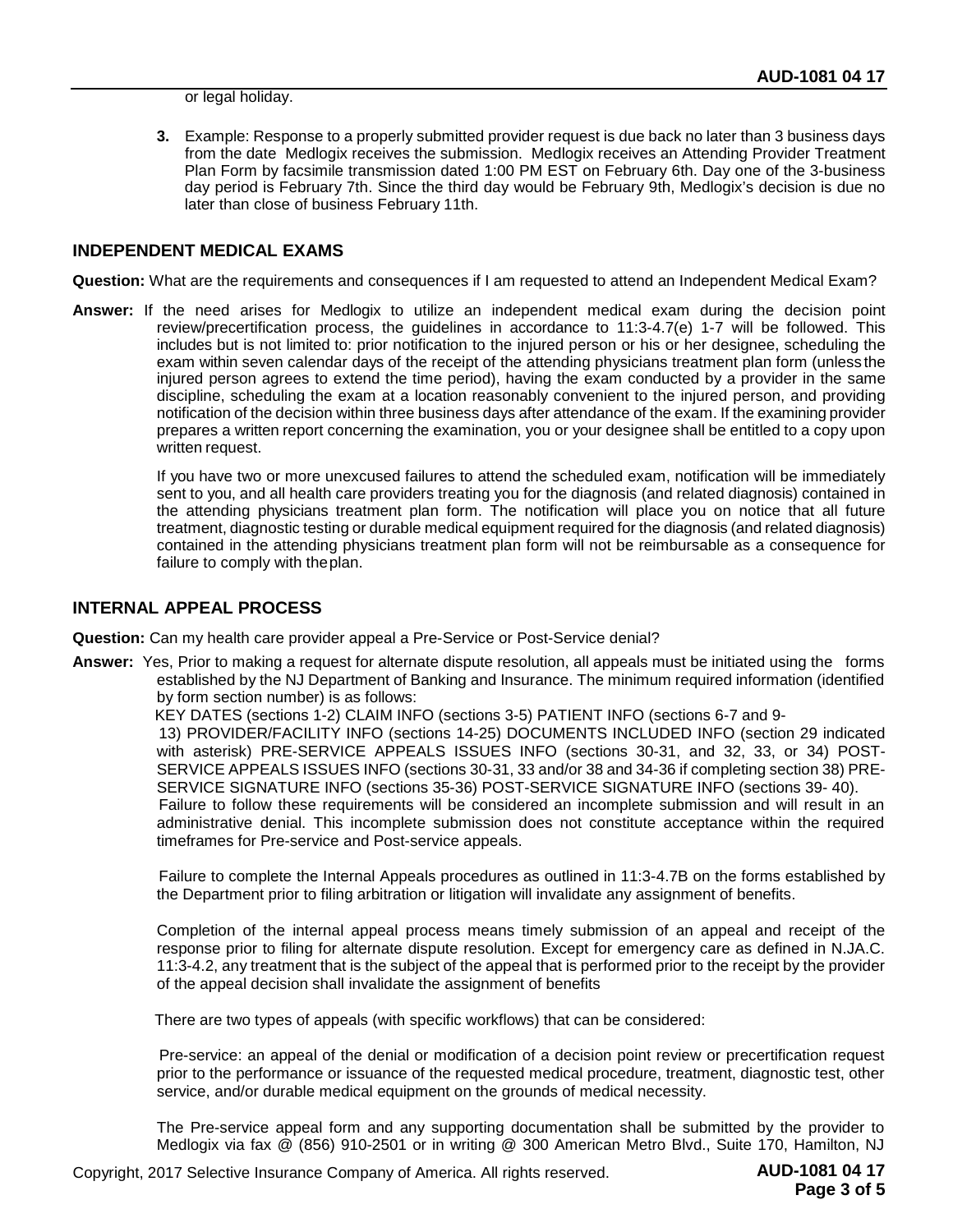08619.

A pre-service appeal shall be submitted no later than 30 days after receipt of a written denial or modification of requested services.

Decisions on pre-service appeals shall be issued by the insurer or its designated vendor to the provider who submitted the appeal no later than 14 days after receipt of the pre-service appeal form and any supporting documentation. If it's determined that the new information submitted with the appeal requires the need of an expert report or addendum to an expert report (ie: Peer Review, Independent Medical Exam, Medical Director Review, etc...) to properly respond to the appeal, an additional 10 days will be added to the response time requirement.

Post-service: an appeal subsequent to the performance or issuance of the services and/or what should be reimbursed.

The Post-service appeal form and any supporting documentation shall be submitted by the provider to Medlogix via fax @ (856) 552-1999 or in writing @ 300 American Metro Blvd., Suite 170, Hamilton, NJ 08619.

A post-service appeal shall be submitted at least 45 days prior to initiating alternate dispute resolution pursuant to N.J.A.C. 11:3-5 or filing an action in Superior Court.

Decisions on post-service appeals shall be issued by the insurer or its designated vendor to the provider who submitted the appeal no later than 30 days after receipt of the appeal form and any supporting documentation. Ifit's determined that the new information submitted with the appeal requires the need of an expert report or addendum to an expert report (ie: Professional Code Review, Medical Bill Audit Report, UCR Analytical Analysis, etc...) to properly respond to the appeal, an additional 10 days will be added to the response time requirement.

The appeal process described above provides only one-level of appeal prior to submitting the dispute to alternate dispute resolution. A provider cannot submit a pre-service appeal and then a post-service appeal on the same issue. The preapproval of the treatment and the reimbursement for that treatment are separate issues. A provider can submit a pre-service appeal for the treatment and then a post- service appeal for the reimbursement for that treatment.

If a claimant or provider retains counsel to represent them during the Internal Appeal Procedures, they do so strictly at their own expense. No reimbursement will be issued for counsel fees or any other costs, regardless of the outcome of the appeal.

## **VOLUNTARY UTILIZATION PROGRAM**

**Question:** Does the plan provide voluntary networks for certain services, tests or equipment?

- **Answer:** In accordance with the regulations, the plan includes a voluntary utilization program for:
	- **1.** Magnetic Resonance Imagery;
	- **2.** Computer Assisted Tomography;
	- **3.** Durable medical equipment (including orthotics and prosthetics) with a cost or monthly rental in excess of \$75.00.
	- **4.** Services, equipment or accommodations provided by an ambulatory surgery facility.

**Question:** How do I gain access to one of these networks?

**Answer:** When one of the above listed services, tests or equipment is requested through the decision point review/precertification process, a detailed care plan evaluation letter containing the outcome of the review is sent to you, and the requesting health care provider. The notice will include how to acquire a list of available preferred provider networks, with phone numbers and addresses, to obtain the medically